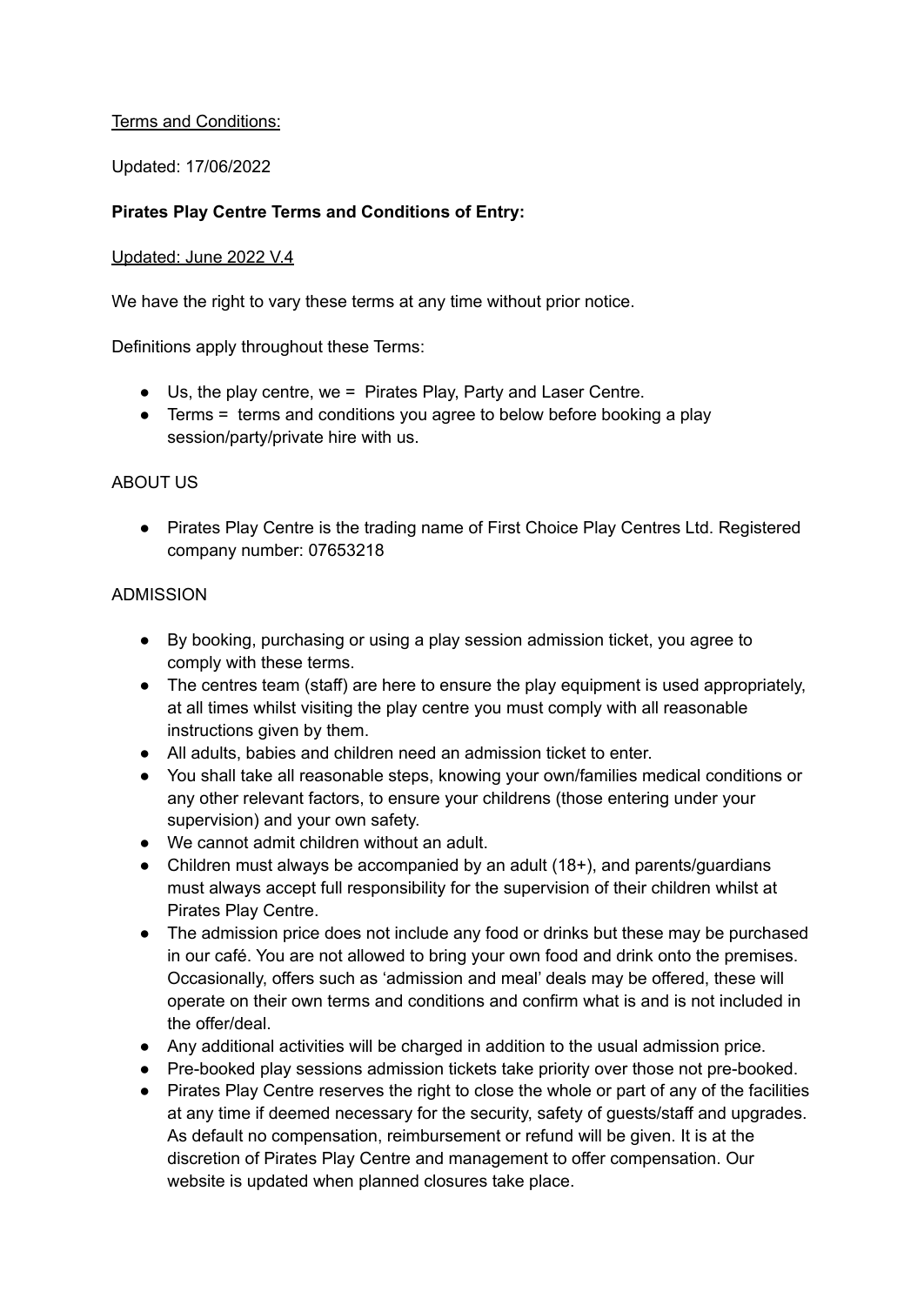● Pirates Play Centre is open 7 days a week apart from Christmas Day, Boxing Day and New Years Day. Times vary by date, see website for details and changes.

# BOOKINGS

- You acknowledge and agree that when we process your order we may collect and retain information about you (for example in order to comply with Track and Trace) in accordance with General Data Protection Regulations (GDPR).
- A printed or electronic copy of your booking confirmation must be shown to gain entry in the play centre.
- If you arrive after the start time of your play session, start time of your party or start time of your private hire, we cannot provide any additional time. The time you are booking is the start time of your play session, party or private hire.
- If you need to cancel your booking, we do not offer a refund. Bookings are non refundable or transferable in any case.

## PARTIES

- A party booking includes admission for all children attending the party.
- A non refundable deposit of £50 is required at the time of booking for all options. The remainder of the balance is due 48 hours before the party date when we will contact you to request payment. We have the right to cancel your booking if we do not receive this payment.
- The person who makes the booking is responsible for making sure that all attendees to your party are aware of our terms and conditions and our rules of play.
- Play and eating time is confirmed with each individual package and will be confirmed on the booking confirmation.
- During peak times additional children and adults (those attending with an invited child) may not be able to gain entry unless pre-booked in advance due to capacity restrictions. Everyone entering Pirates Play Centre requires a valid admission ticket. It is always advised for additional family members to pre-book online.
- If you need to cancel your party for whatever reason please get in touch as soon as possible, as default parties are non refundable or transferable, but Pirates Play Centre at the best of their ability will facilitate and accommodate changes, this is at the discretion of our duty manager.
- Additional terms specific to packages:
	- Self Catering VIP: The person organising, preparing and serving the food will be responsible for allergens and food hygiene. They will ensure appropriate precautions are taken for the health & safety of the guests you are providing food for. At no time are Pirates Play Centre responsible for food brought into the premises for Self Catering VIP parties.
	- Adult Parties: The lead booker will be held responsible for all actions and behaviour of all attendees. This includes but is not limited to damages, outstanding payments and anti-social behaviour.

**GENERAL**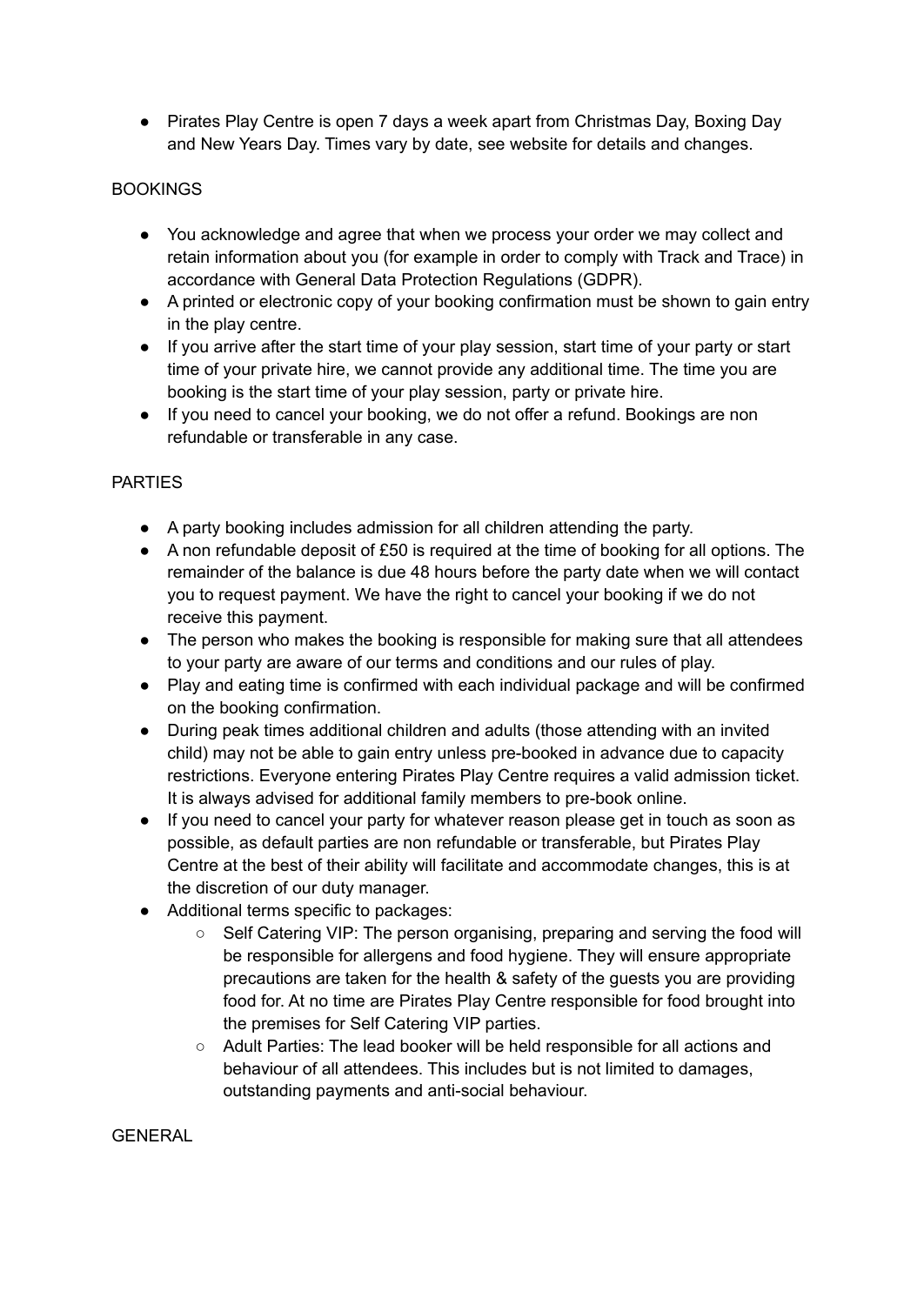- Please check the website for full opening days and times, these can vary and be changed without notice.
- Socks must be worn on the play frames at all times. This applies to adults and children.
- These terms and conditions are in addition to our Standard Rules of Play, which can be found upon entering the play centre or on our website.
- No smoking including the use of e-cigarettes.
- Anyone causing damage will be liable for payment.
- Only assistance dogs allowed, no other pets.

## **SAFETY**

- CCTV is installed throughout to maintain the safety and security of our customers and staff. CCTV monitoring on our premises is for security and training purposes only and is limited to uses that do not violate the individual's reasonable expectation to privacy.
- Feel free to take photographs of your own children but for your personal use only. Please avoid taking pictures of other children.
- Pirates Play Centre operates a secure entry system. All visitors must check in before gaining access through our magnetic release door. We do not allow children to leave without an adult.
- We do not accept any liability for any loss or damage to personal property during your visit.
- Pirates Play Centre accepts no responsibility for any items left in the pram/buggy park area and accepts no liability for any loss or damage to such property during a visit.
- -- End of Pirates Play Centre Terms and Conditions of Entry --

# **Rules of Play:**

- All children must be accompanied by a responsible adult at all times. Pirates play Centre does not accept responsibility for the supervision of children.
- Only children who are under 4'10" or 148cm in height may play. Children over this height may play at the direction of the supervising staff.
- Children should use the toilet and wash their hands before entering the play area.
- Leave badges and jewellery with a responsible adult. Spectacles should only be worn if used with a retainer and shatterproof lenses.
- Please remove shoes before entering the play area. Socks must be worn at all times. In case of a problem please contact a member of the team.
- Age restrictions vary depending on the play zone that visitors are using. These are in place for the safety and enjoyment of children.
- Play is restricted to 2 hours during peak times.
- We recommend to parents that children wear long sleeves and trousers. Clothes should be tucked in at all times. Football shirts and other items of clothing that are made of man made fibres are not recommended and will prevent children from using some of the attractions within Pirates Play Centre.
- Clothes with ropes and cords should not be worn in the play areas.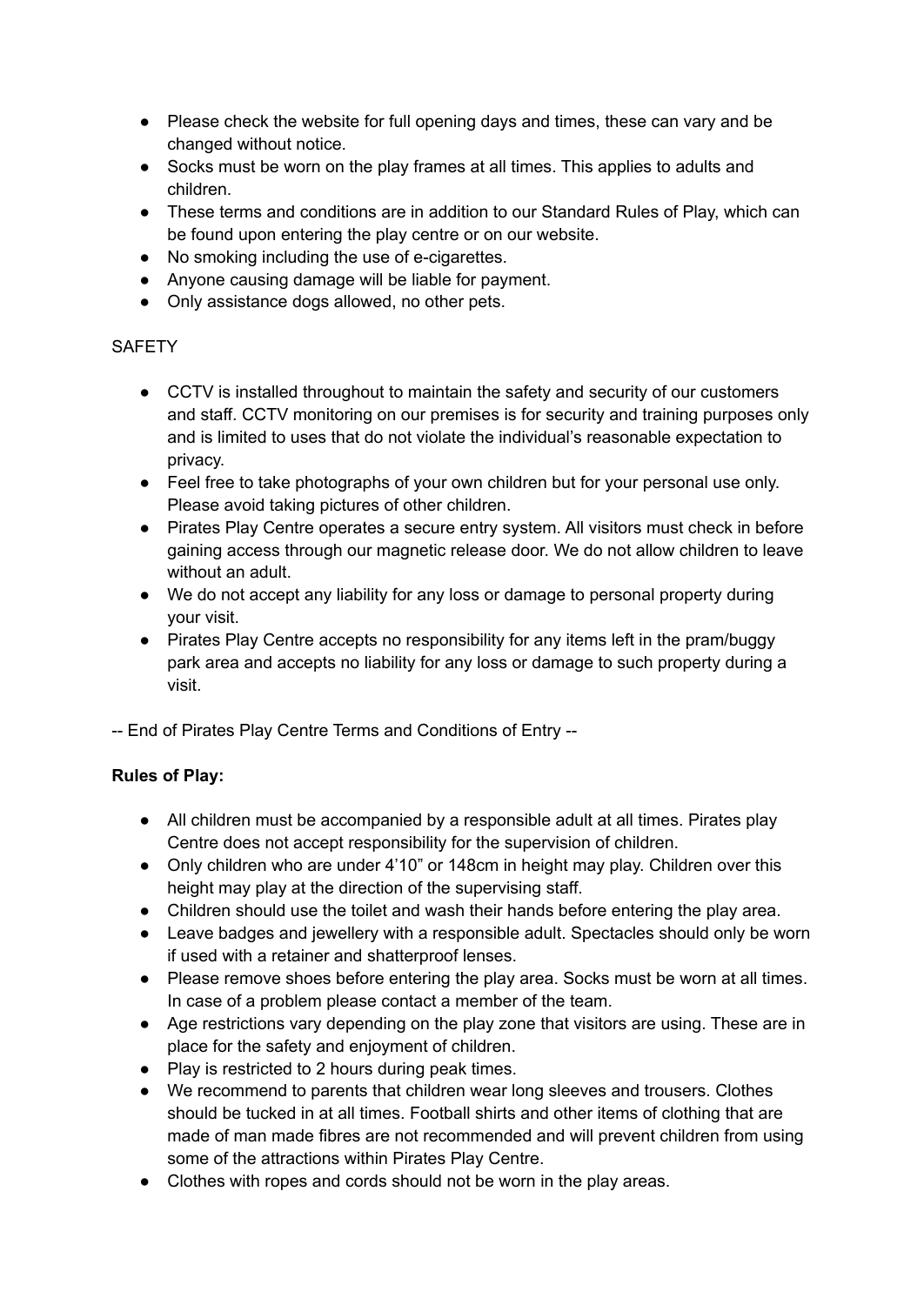- Please do not play in front of the slide exits.
- No sharp objects may be taken into the play areas.
- It is forbidden to climb on the netted walls or the system structure.
- No food, drink or chewing gum should be taken into the play areas.
- It is forbidden to smoke (including e-cigarettes) or play with fire within the play centre.
- Children who are unwell should not enter the play centre.
- Balls or other objects should not be thrown at each other.
- Fighting or bullying will not be tolerated. Guilty parties will be asked to leave without compensation or refund.
- Parents/Guardians are responsible for the behaviour and well being of the child in their care and must maintain supervision at all times.
- In the interest of Health and Safety, please ensure that any food debris which falls on the floor is picked/wiped up as soon as possible. Please report spillages to a member of the team.
- Report all accidents to a member of staff to ensure that we can provide any necessary assistance and minimise potential of recurrence. These will be logged and are an important part of ongoing safety audits.
- All damages to Pirates Play Centre property either accidental or deliberate must be reported to a member of the team.
- Nappy changing and the use of potties etc. should be conducted in the baby changing room. Please place nappies in the correct bins provided.
- For Health and Safety reasons, only food purchased at Pirates Play Centre may be consumed on the premises.
- Report any behavioural concerns to a member of the team. Do not intervene yourself.

The Pirates Play Centre team supervise the play equipment and help maximise your children's enjoyment from the play experience, they are not however a replacement for parental supervision. Parents/Guardians should note that whilst every consideration has been given for the safety of children using the play centre, Pirates Play Centre cannot be held responsible for accidents which occur as a result of children playing on the equipment.

CCTV is used throughout and maintained and monitored by Pirates Play Centre. CCTV is used for the purpose of safety and crime prevention.

-- End of Rules of Play --

## **Digital Gift Voucher Terms:**

- Digital Gift Vouchers can be redeemed against play sessions and birthday parties.
- Digital Gift Vouchers expire 2 years from purchase. No extension will be made to this date.
- Digital Gift Vouchers can be used at Pirate's Play Centre, Notts and further new centres that come under the First Choice Play Centre's Ltd brands.

-- End of Digital Gift Voucher Terms --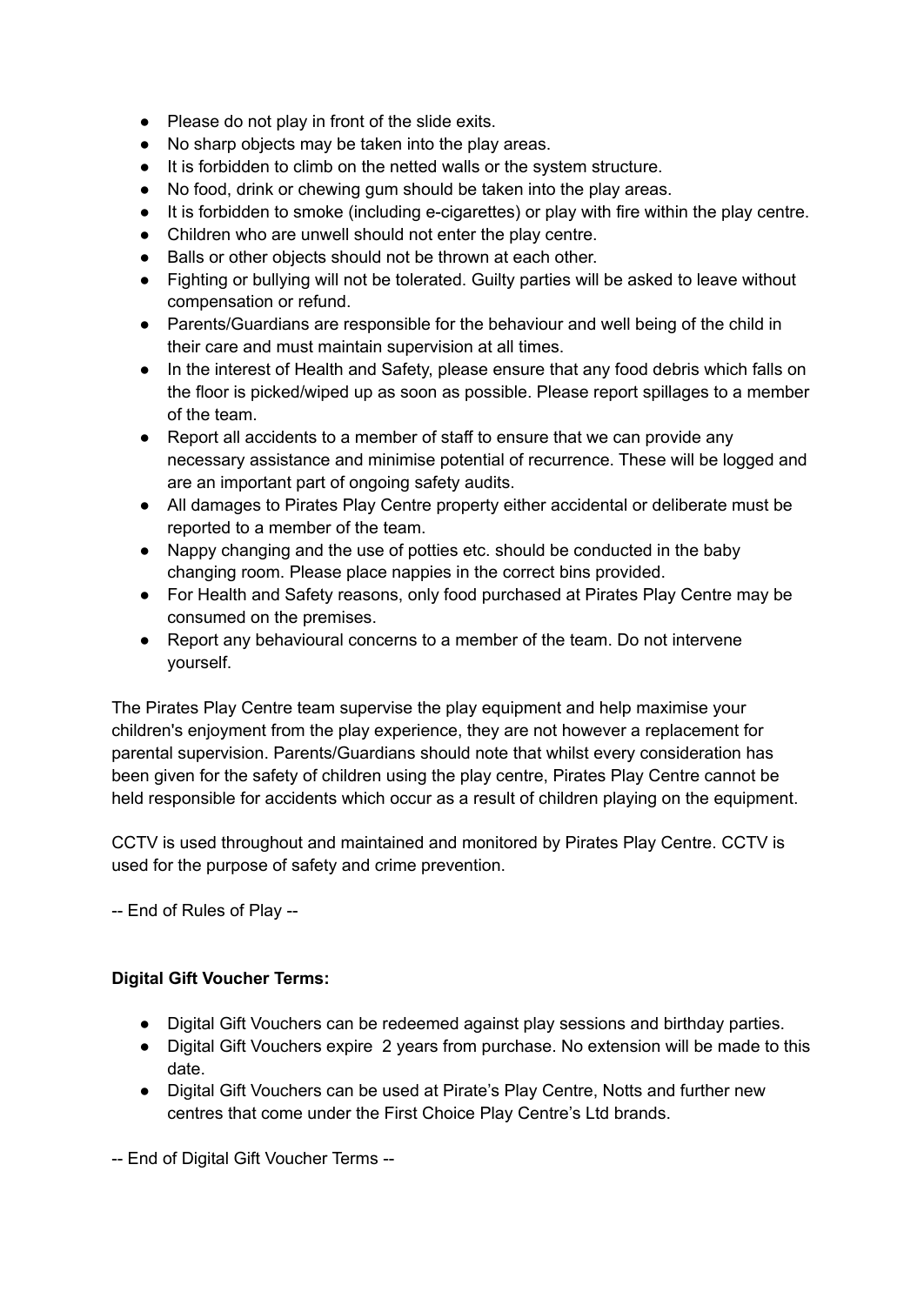## **Privacy Policy:**

At Pirates Play Centre, we are committed to maintaining the trust and confidence of our customers, potential customers and visitors to our website. We do not sell or otherwise distribute the personal data of customers, visitors to our website or our mailing list.

This Privacy Notice provides details of when and why we collect your personal information, how we use it, the limited conditions under which we may disclose it to others and how we keep it secure.

By using our website, you consent to the collection and use of the information you provide to us as outlined in this Privacy Policy.

### COLLECTION AND USE OF PERSONAL INFORMATION

• Personal information means any information that may be used to identify you, such as, your name, title, phone number, email address or postal address.

### **WEBSITE**

- In general, you can browse our website without giving us any personal information. We use Google Analytics to analyse traffic to our website to understand visitors' needs and to help ensure that the site provides relevant and useful information.
- We collect only anonymous, aggregate statistics. For example, we do not tie a specific visit to a specific IP address. However, there are additional activities on our site that require you to be registered. For example, to receive our newsletter. As part of the registration process, we collect personal information to enable us to send you our newsletter and marketing emails relating to forthcoming events and exclusive offers. We may also contact you to check that our records are correct.

#### LINKS TO OTHER WEBSITES

● Our website will contain links to information on other websites that we do not control. On websites we do not control, we cannot be responsible for the protection and privacy of any information that you provide while visiting those sites. Those sites are not governed by this Privacy Policy, and if you have questions about how a site uses your information, you will need to check that site's privacy statement.

### MARKETING DATA

- For people who have signed up to receive our marketing newsletters and emails we collect and store your name and email address.
- By signing up to our mailing list, you consent to the collection and use of the information you provide to us as outlined in this Privacy Policy.
- We will ask all new customers for their consent to receive marketing emails, newsletters, offers, events and information from us.

## DATA FOR PARTY BOOKINGS